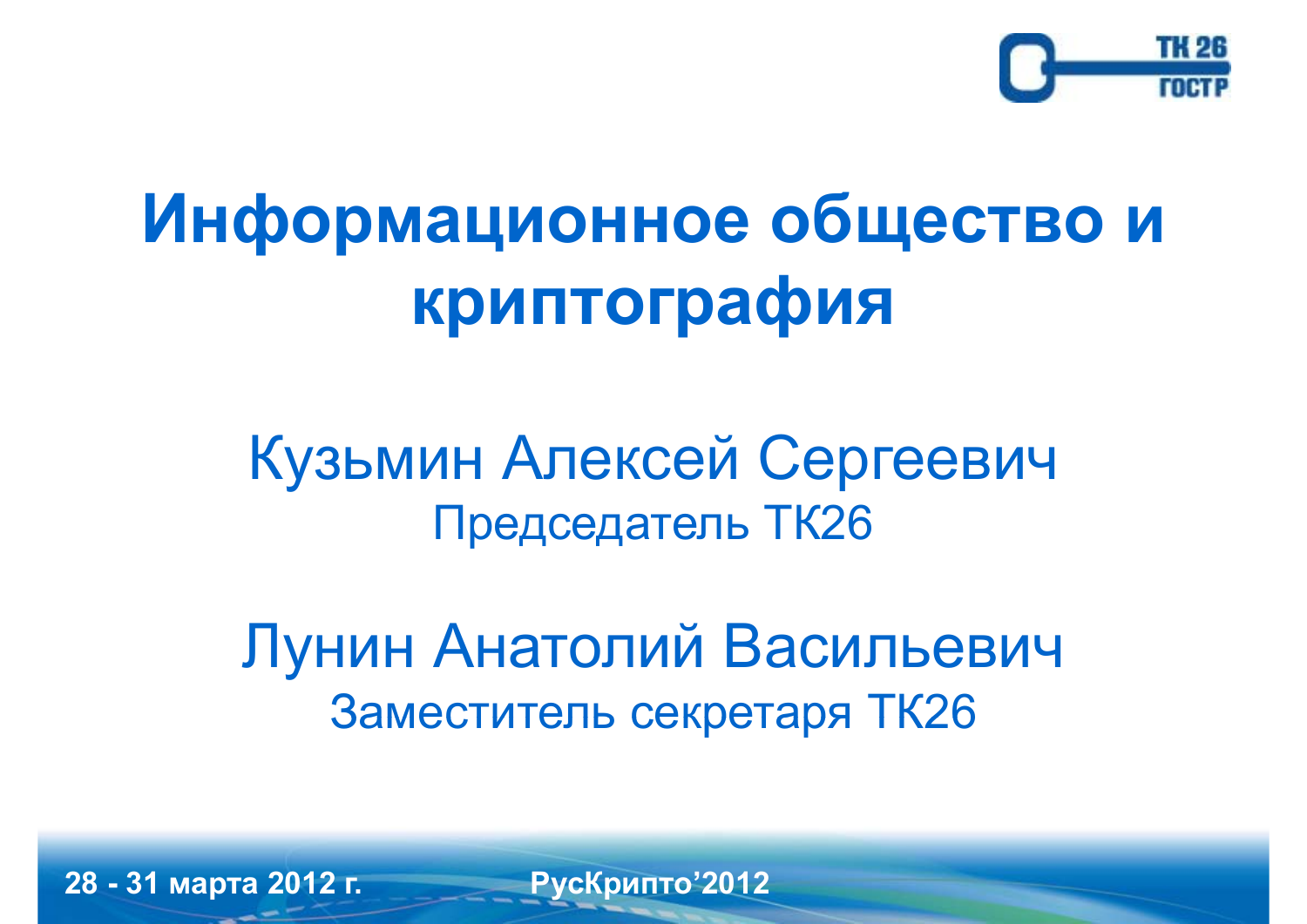





Fig 1 Model combination of standards for authentication of commercial transaction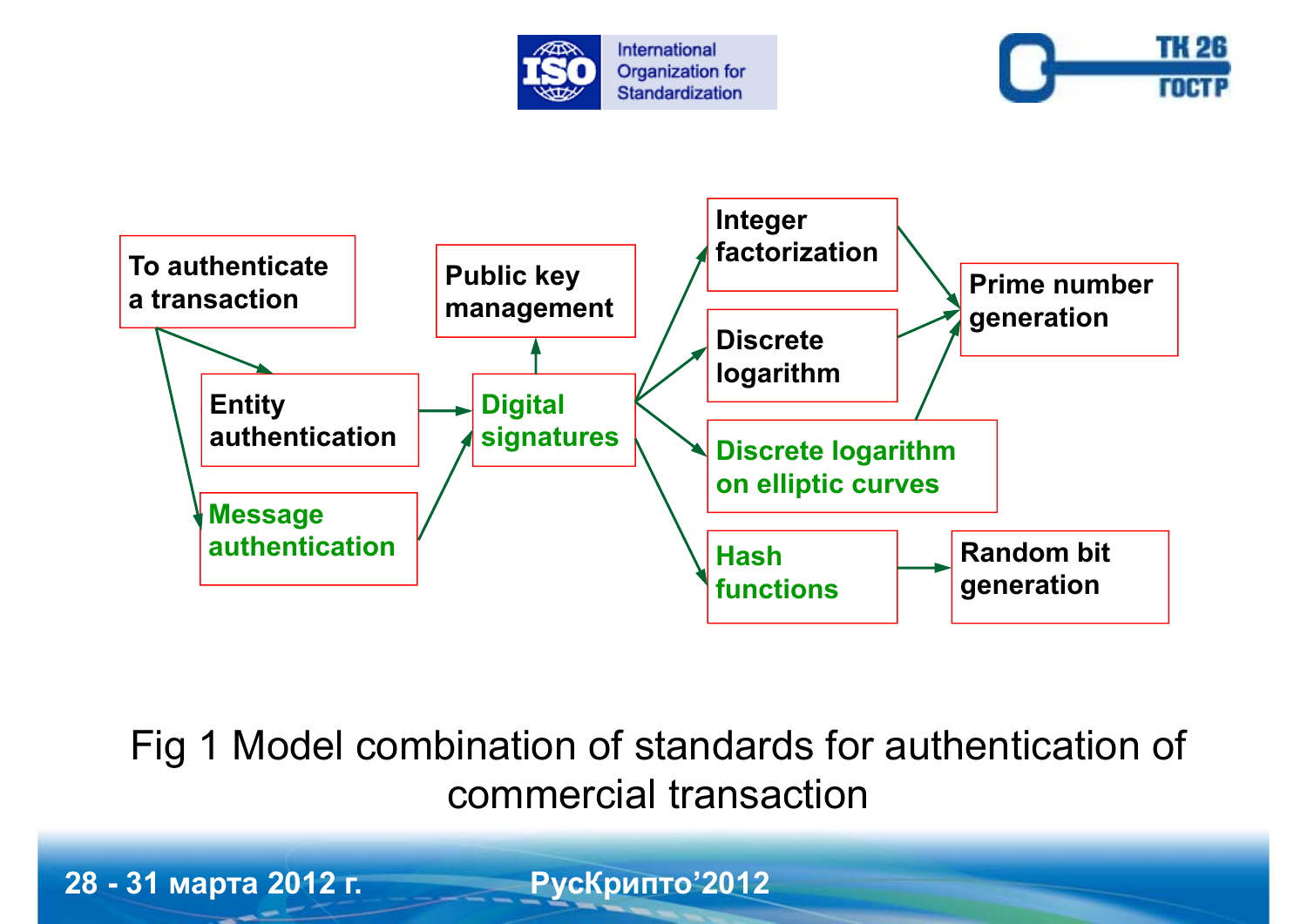





Fig. 2 Model combination of standards for authentication of edocuments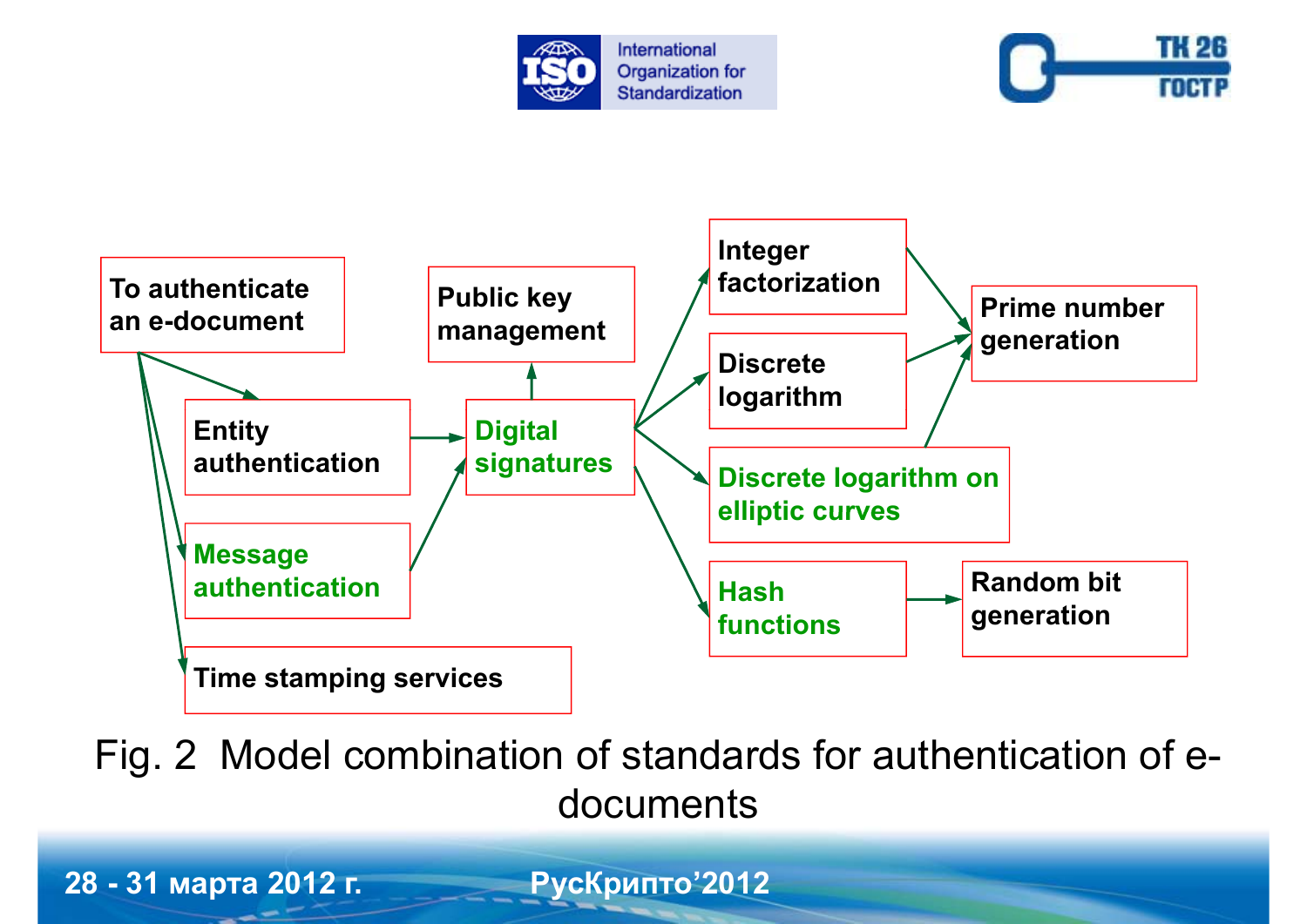





Fig. 3 Model combination of standards for digital rights management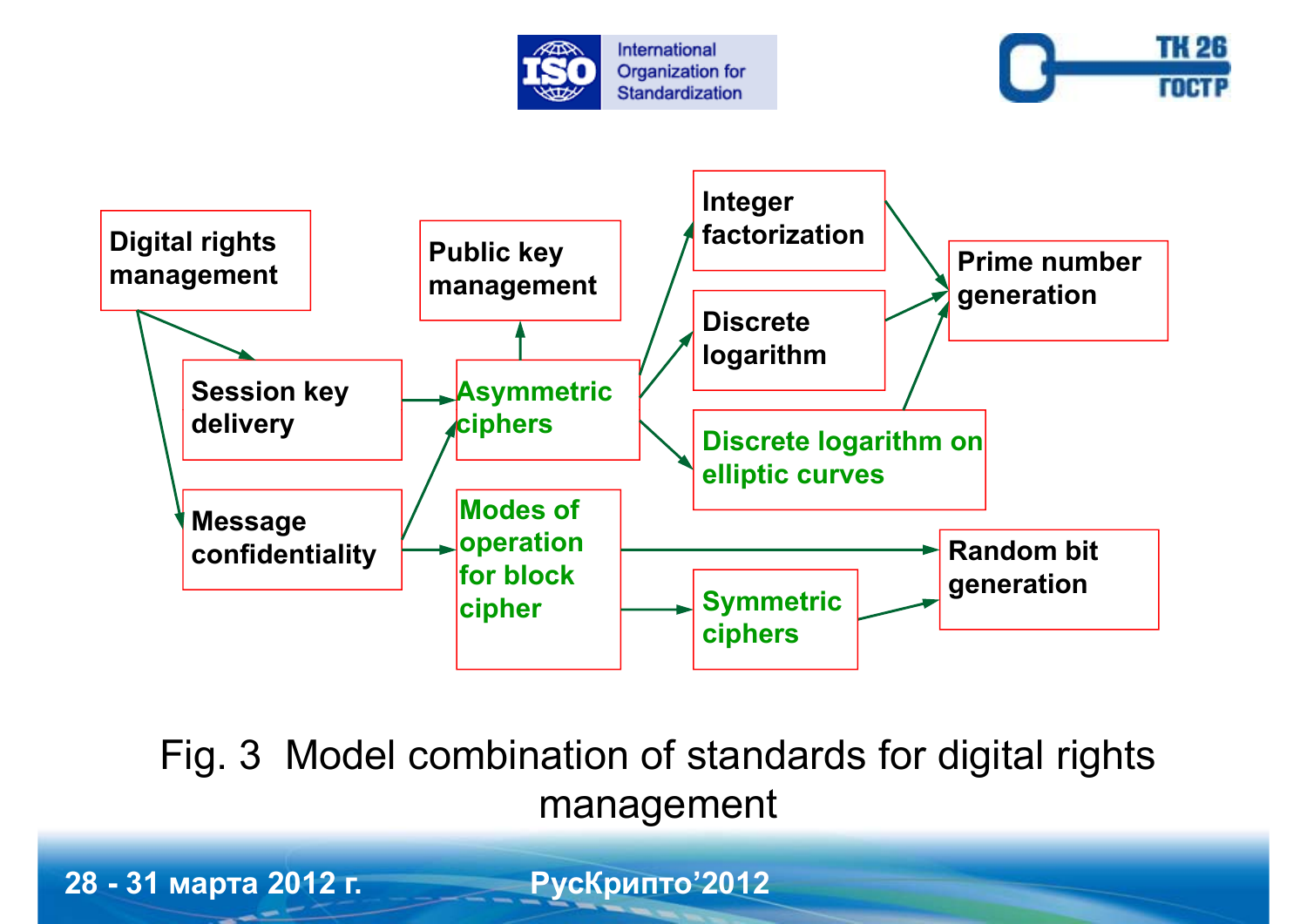





Relationships between the objectives and the 14 mechanism standards

**РусКрипто'2012**

**28 - 31 марта 2012 г.**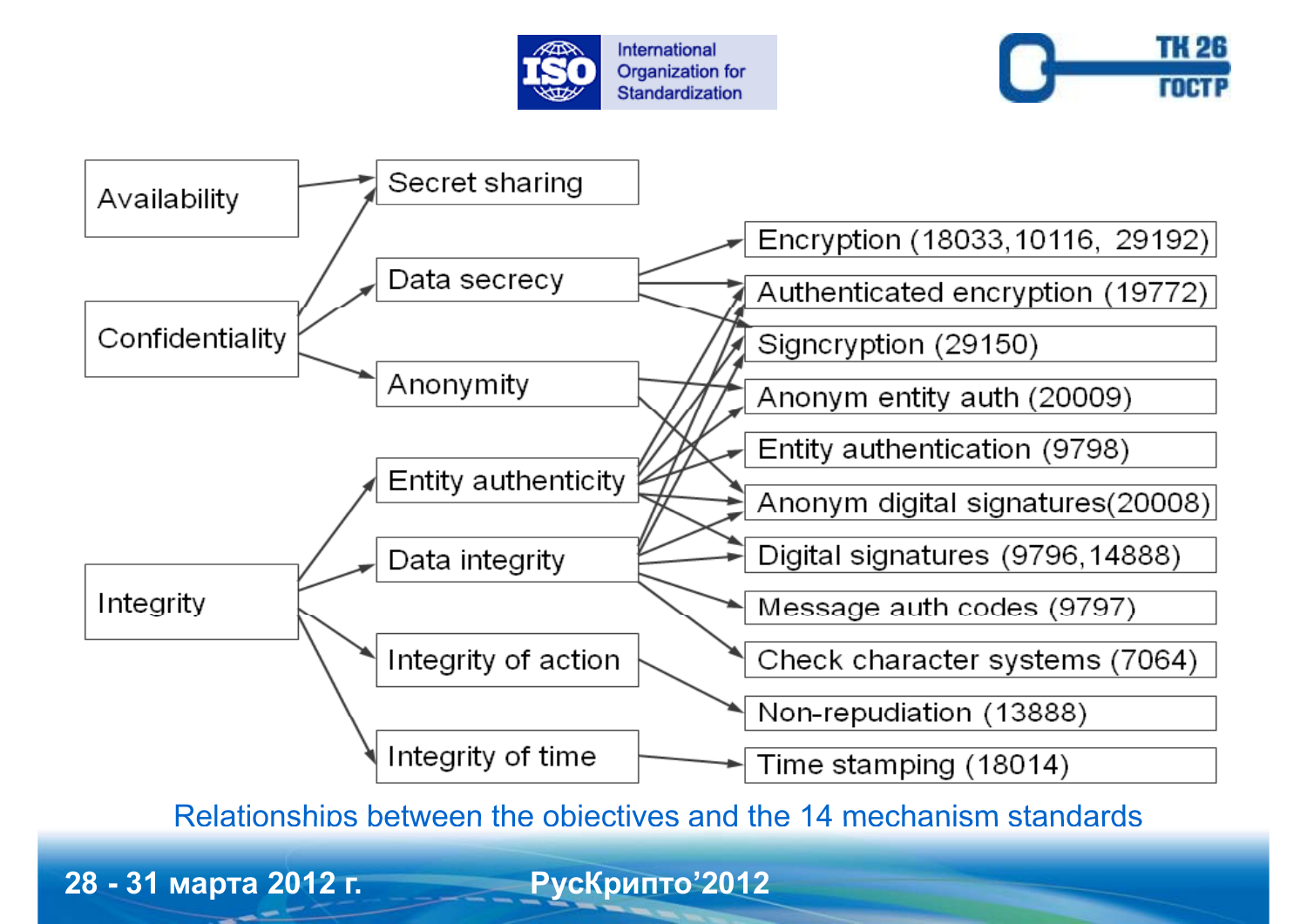





## Supporting and component mechanism standards

**28 - 31 марта 2012 г.**

**РусКрипто'2012**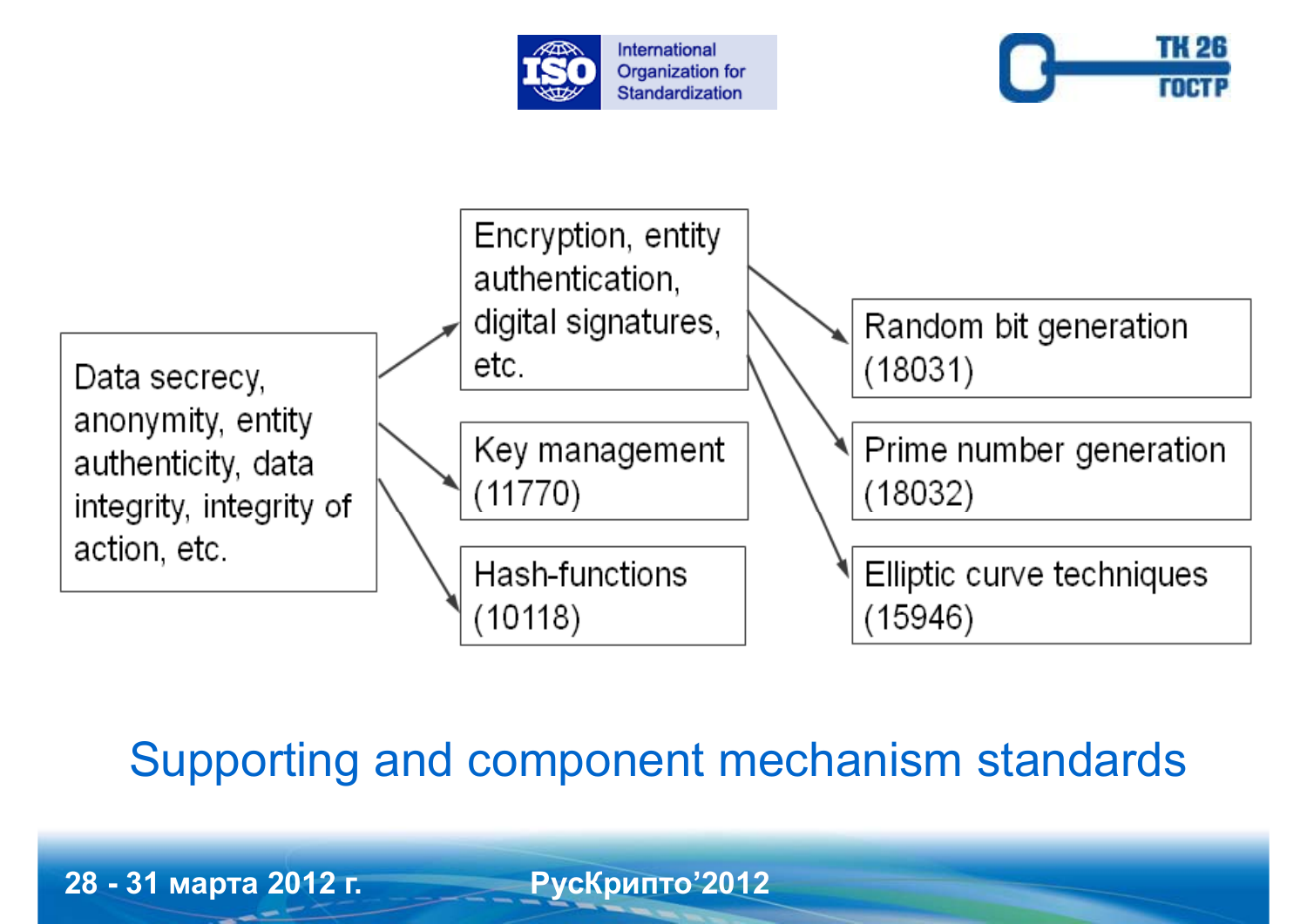

#### **Вывод:**

**Правовое информационное общество возможно только при условии гарантированной защиты (***главным образом криптографическими методами***) интересов субъектов информационного взаимодействия.**